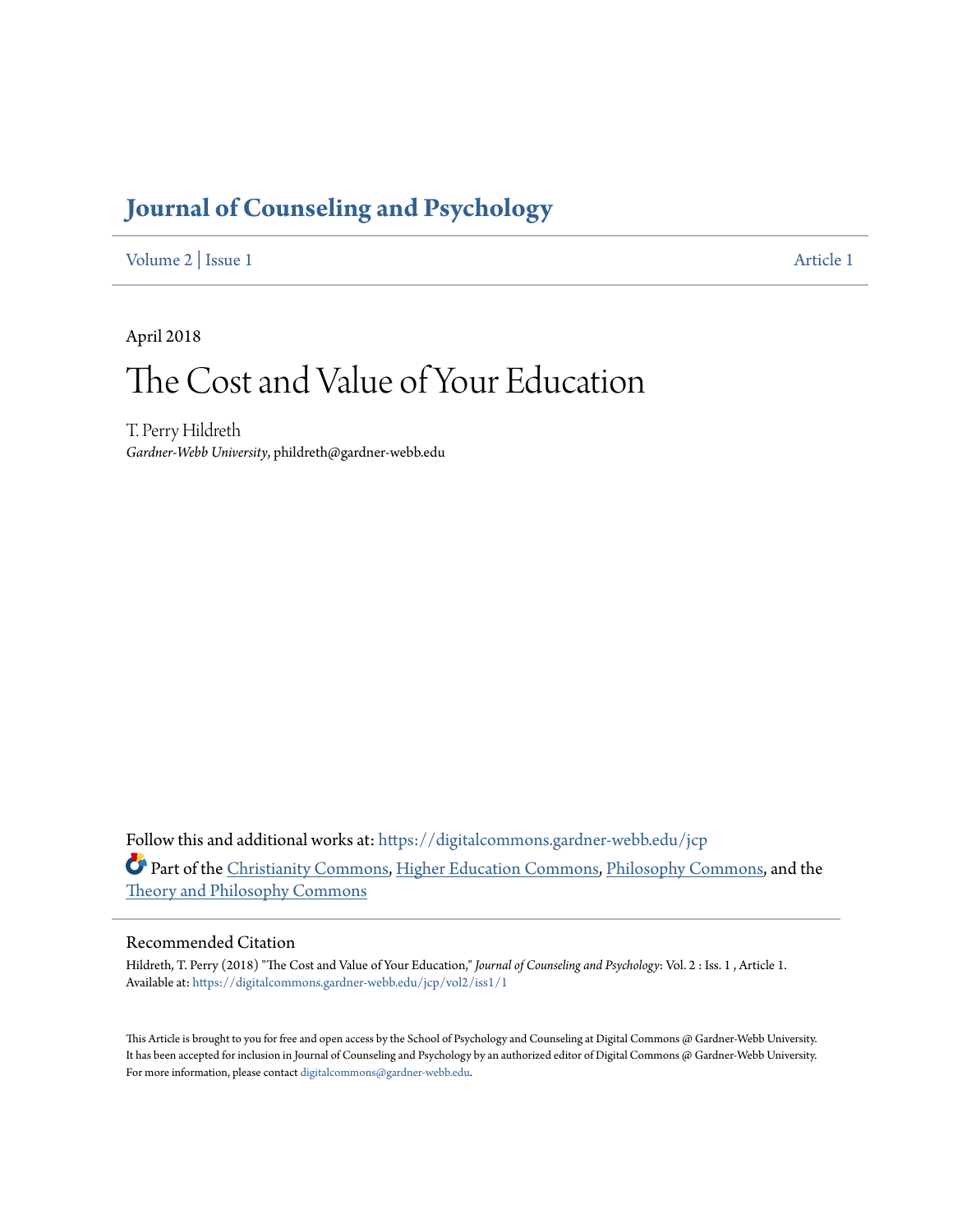## The Cost and Value of Your Education

#### **Cover Page Footnote**

This paper was presented as the keynote address at the Psi Chi induction ceremony at Gardner-Webb University in April, 2017. Email: phildreth@gardner-webb.edu.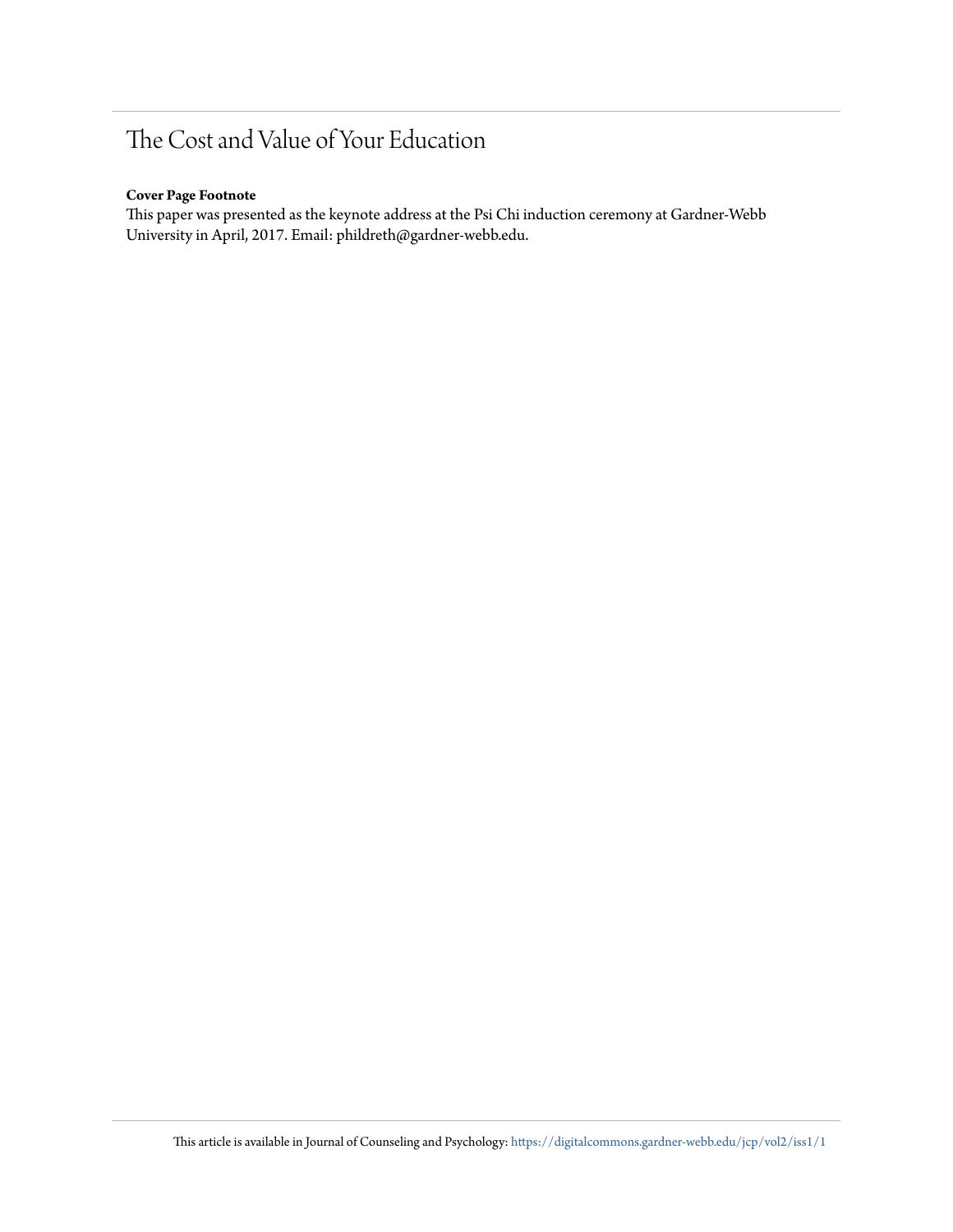The Cost and Value of Your Education

T. Perry Hildreth

Gardner-Webb University

Author Note

This paper was presented as the keynote address at the Psi Chi induction ceremony at

Gardner-Webb University in April, 2017. Email: [phildreth@gardner-webb.edu.](mailto:phildreth@gardner-webb.edu)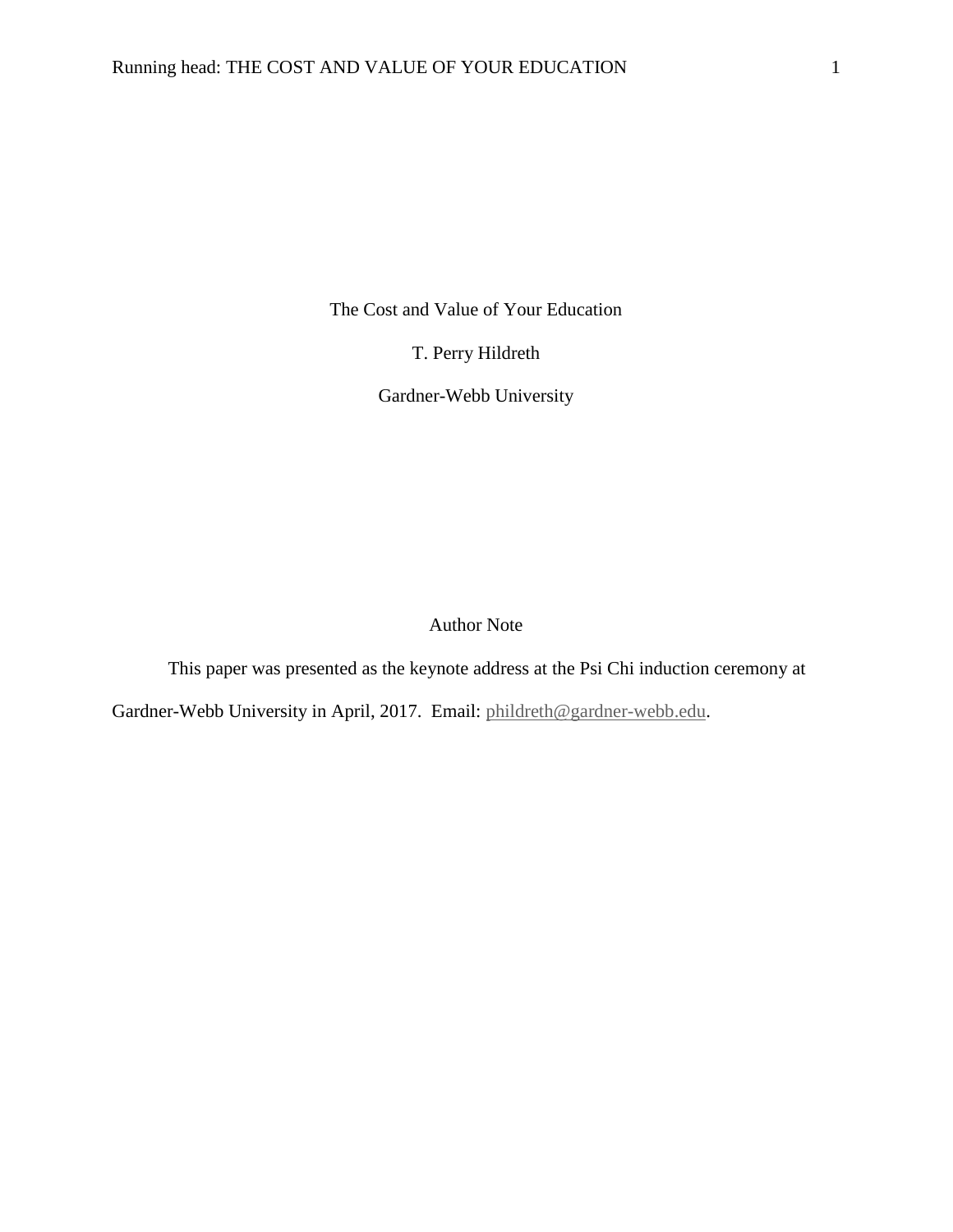### Abstract

This brief address explores the issue of the dominance of the economical way of valuing education over a more traditional idea of education as moral formation. An education in a Christian liberal arts university uniquely gives priority to the idea that education should shape the student's moral understanding and consequent actions. The address is an invitation to consider how one, professionally and personally, might serve members of a culture shaped largely by the idea that human meaning and purpose are reducible to economic value as merely producers and consumers.

*Keywords*: education, liberal arts, humanities, moral formation, Great Recession, Christian education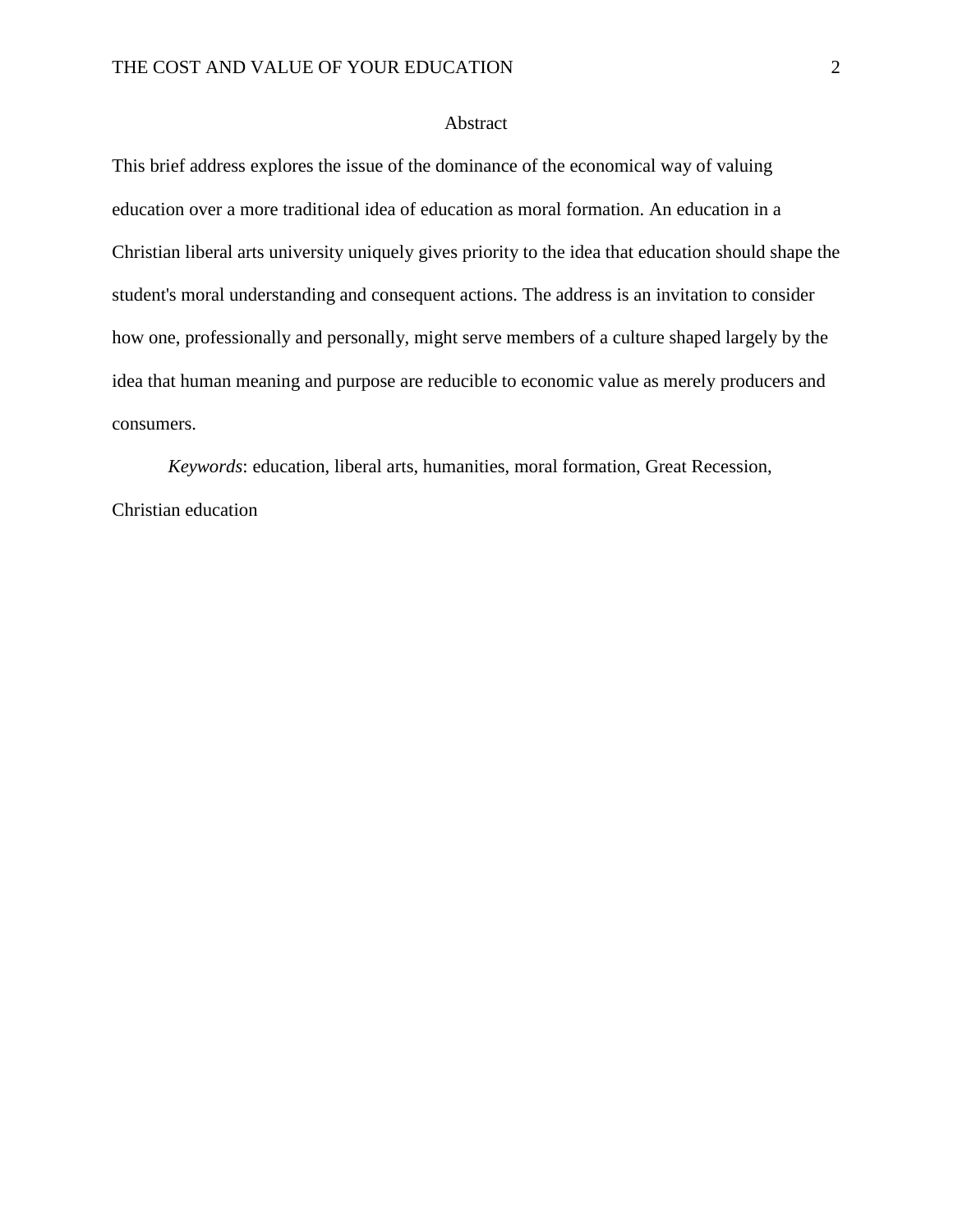#### The Cost and Value of Your Education

For Lent this year, I gave up watching and reading the news. I know I am probably not supposed to tell you that since it might serve as a source of spiritual pride. One of my colleagues in the Department of Religious Studies and Philosophy upbraided me as being, perhaps, scholarly and civically irresponsible. I guess time will be the judge on that count, although I think there is probably very little of significance that I will miss in these 40 or so days. So, when I say that I want to talk to you about a particular serious concern that we face in our society today, I want you to hear that I am not addressing any contemporary political concern directly. My concern about our society is not directed at any political party or leader. In fact, my concern is more broadly with the greater portion of political and civic life in American society.

My concern is, very simply, the degree to which economic value has become the default and final measure for evaluation for all aspects of human life and activity for a significant portion of contemporary people. I am not alone in this concern. For Lent, I am reading a little book titled *Dethroning Mammon: Making Money Serve Grace* written by Justin Welby, the current Archbishop of Canterbury. In this short reflection, Welby called for a serious reflection on the degree to which the economy has warped our understanding of ourselves and the world around us. Likewise, Harvard theologian Harvey Cox addressed this concern in his recent book titled *The Market as God*. In his book, he explored the notion that the financial market has been deified by much of contemporary society as an absolute omnipotent, omniscient, and omnipresent force in our lives. So, when we ask what action is prudent, the answer is "what the Market" demands. Pope Francis also identified this concern:

We calmly accept (money's) dominion over ourselves and our societies. The current financial crisis can make us overlook the fact that it originated in a profound human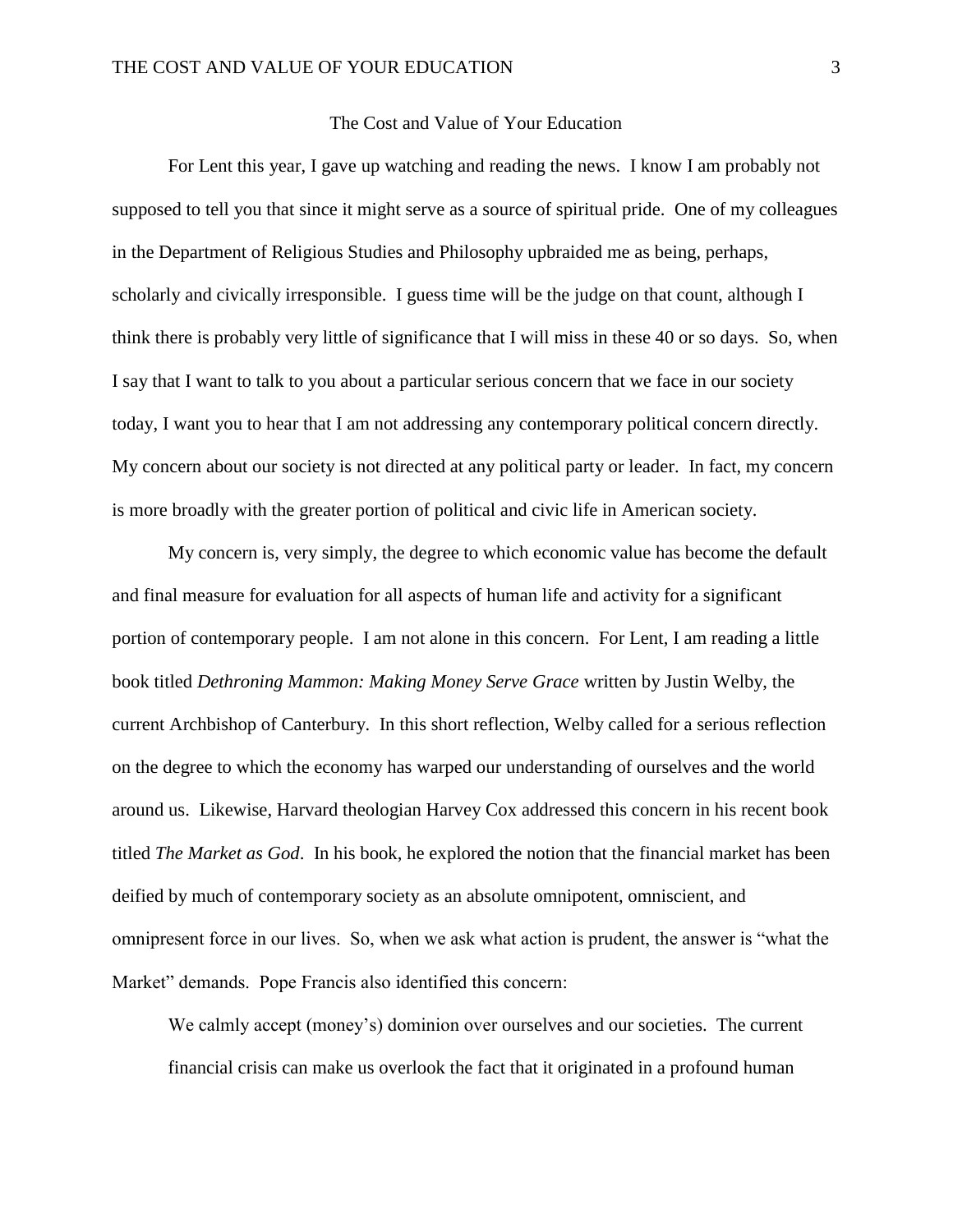crisis: the denial of the primacy of the human person! We have created new idols. The worship of the ancient golden calf (cf. Ex 32:1-35) has returned in a new and ruthless guise in the idolatry of money and the dictatorship of an impersonal economy lacking a truly human purpose. The worldwide crisis affecting finance and the economy lays bare their imbalances and, above all, their lack of real concern for human beings; man is reduced to one of his needs alone: consumption. (p. 47)

On a more philosophical note, British philosopher of religion Philip Goodchild (2009) developed a "Theology of Money" which posited the Western economic system as a type of religion that includes its own unique set of beliefs and practices. In such a world, human beings are, then, producers and consumers.

The lure of wealth is not a new problem for human individuals and communities. Our ancestors warned us about it. Plato, Aristotle, and Jesus, among others, warned that a life lived for wealth alone is a lesser kind of existence. In the gospels, Jesus probably addressed wealth more than any other subject, and he warned of the power it can potentially hold over a human being. As Eugene Peterson paraphrased Jesus' wisdom, "You can't worship two gods at once. Loving one god, you'll end up hating the other. Adoration of one feeds contempt for the other. You can't worship God and Money both" (Mt. 6:24 The Message). So, we know that this problem is not a new one. The unique problem for us is the almost total failure of contemporary people to know, to remember, and to heed the warning of these wise ancestors.

I do not know any better example of the pervasiveness of this problem than that of our contemporary attitude regarding education. It is a given these days–an almost unquestioned axiom of American culture–that the sole and exclusive purpose of education is to prepare our young for the world of work. And so, before their brains and mental faculties are fully formed,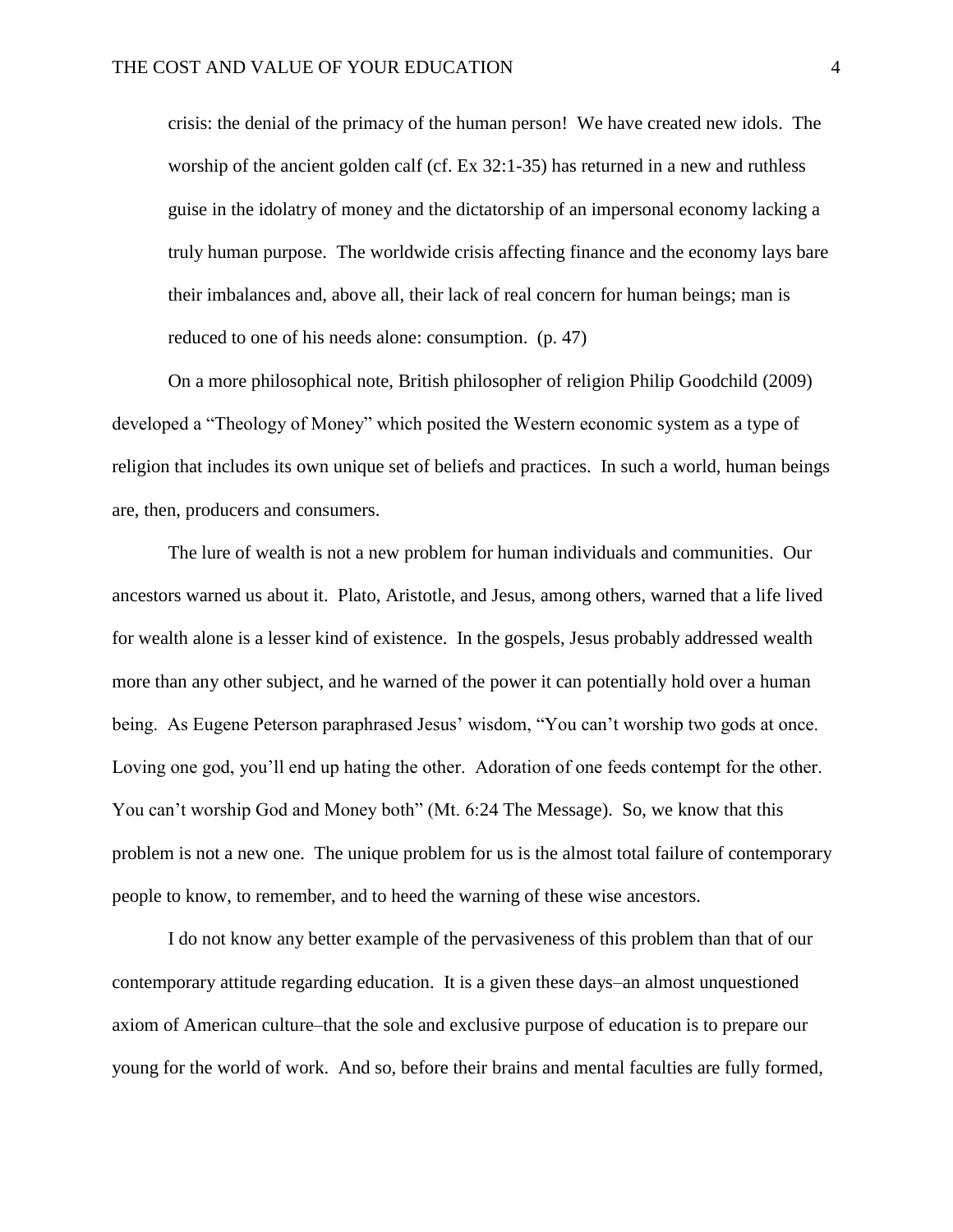our education system requires that students, younger and younger, chart their path toward a career. Never mind that we acknowledge their lack of judgment by denying them the privilege of operating a motor vehicle, marrying, or voting for governmental officials; we develop clever ways of "getting them through school" quickly and less expensively so they can assume their proper place, as soon as possible, living as producers and consumers. Time, after all, is money. Money, after all, is the most important thing since it enables individuals to pursue most freely whatever end they determine for their lives. And so, education is conceptualized only as a means toward that end.

I am not disparaging meaningful work as a part of meaningful living. I am also not suggesting that money or wealth is in and of itself evil. I might even agree with Aristotle and Maslow that a certain level of economic security and material well-being is needed for most of us to achieve our potential as human beings. I am not suggesting that education should not contribute to a person's preparation for the world of work. What I am suggesting, though, is that there is something destructive in conceptualizing education as merely a means toward the end of economic productivity.

In this regard, Wendell Berry, the Kentucky farmer, poet, and cultural critic provided some wisdom. Berry wrote,

The complexity of our present trouble suggests as never before that we need to change our present concept of education. Education is not properly an industry, and its proper use is not to serve industries, neither by job-training nor by industry-subsidized research. *Its proper use is to enable citizens to live lives that are economically, politically, socially, and culturally responsible*. This cannot be done by gathering or "accessing" "information," which is to say, facts without context and therefore without priority. A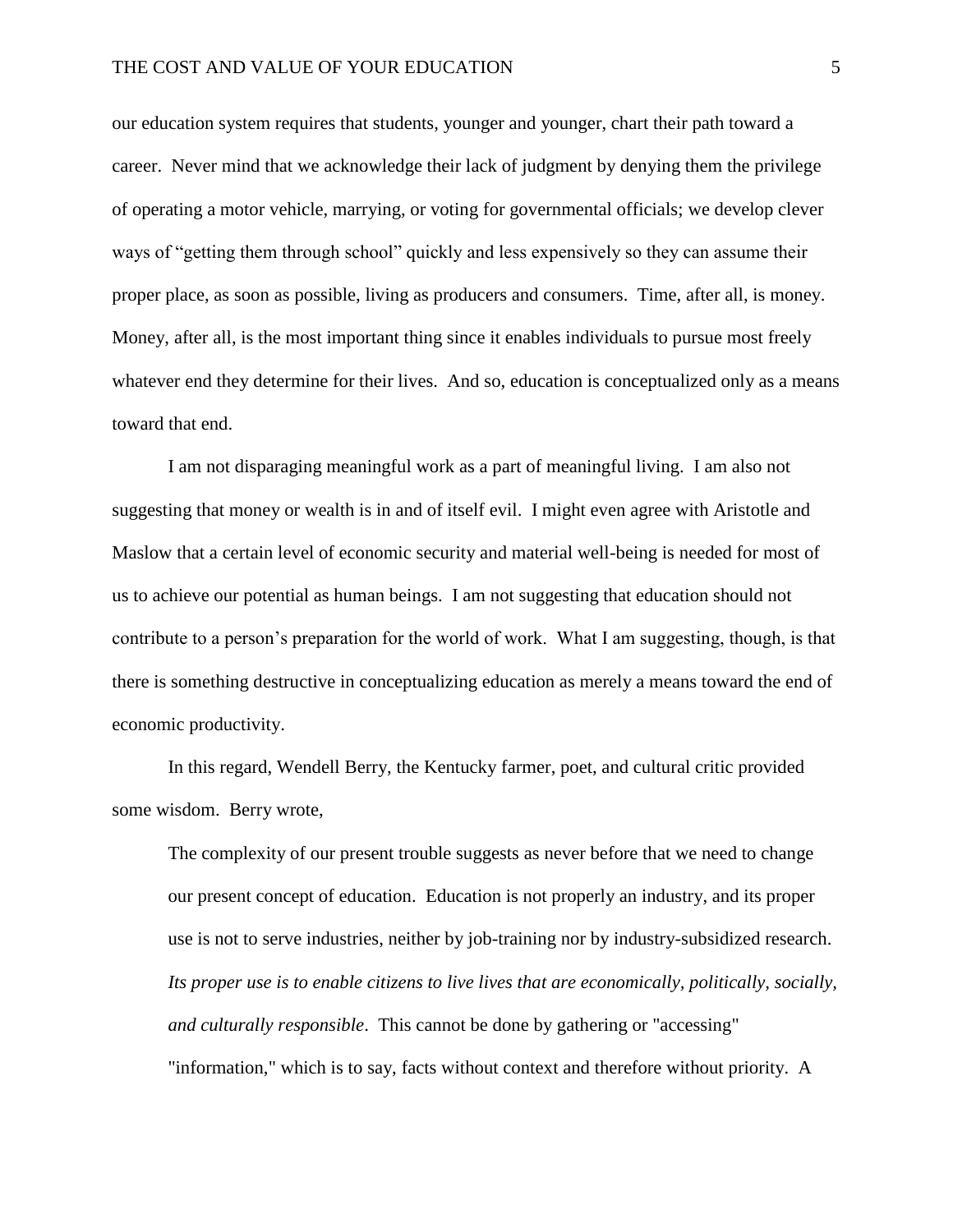proper education enables young people to put their lives in order, which means knowing what things are more important than other things; it means putting first things first. (p. 21)

To suggest that the purpose of education is to provide a context in which one learns good judgement, or to teach moral and civic responsibility, or to pass the wisdom of our ancestors on to future generations, or to provide a space for the consideration of human meaning and value– these very old answers to this question–sounds very strange against the assumptions of our day.

How very odd then is Plato's view that the purpose of education is to learn to love that which is beautiful–even if we explain that by beauty Plato is addressing both aesthetic and moral values (Republic, III, 403c). What about the return on the investment? Education is expensive after all. If I do not learn a marketable skill, how will I ever pay back my student loans? Why should I seek an education if I can make at least as much money without one? Why should we as a society spend great sums of public money on educating the young who only need to learn a basic skill for work? Those are reasonable and prudent questions, but they are rooted ultimately in the worldview which I have addressed this afternoon–a worldview that says that all meaningful human activity has economic value and that the value of any human activity is measured solely by its monetary worth. What if, as just about all our wise ancestors have warned us, wealth is in fact a deceptively shallow source of meaning. What if the most important values are not economic in nature?

By now you may be wondering why I chose to share these things with you this afternoon. You are students of psychology. Perhaps, you think, I have gotten confused and have come to this gathering by mistake–seeing that the education honor society is having their induction this afternoon, too. I have talked about education and economics, and I have not directly addressed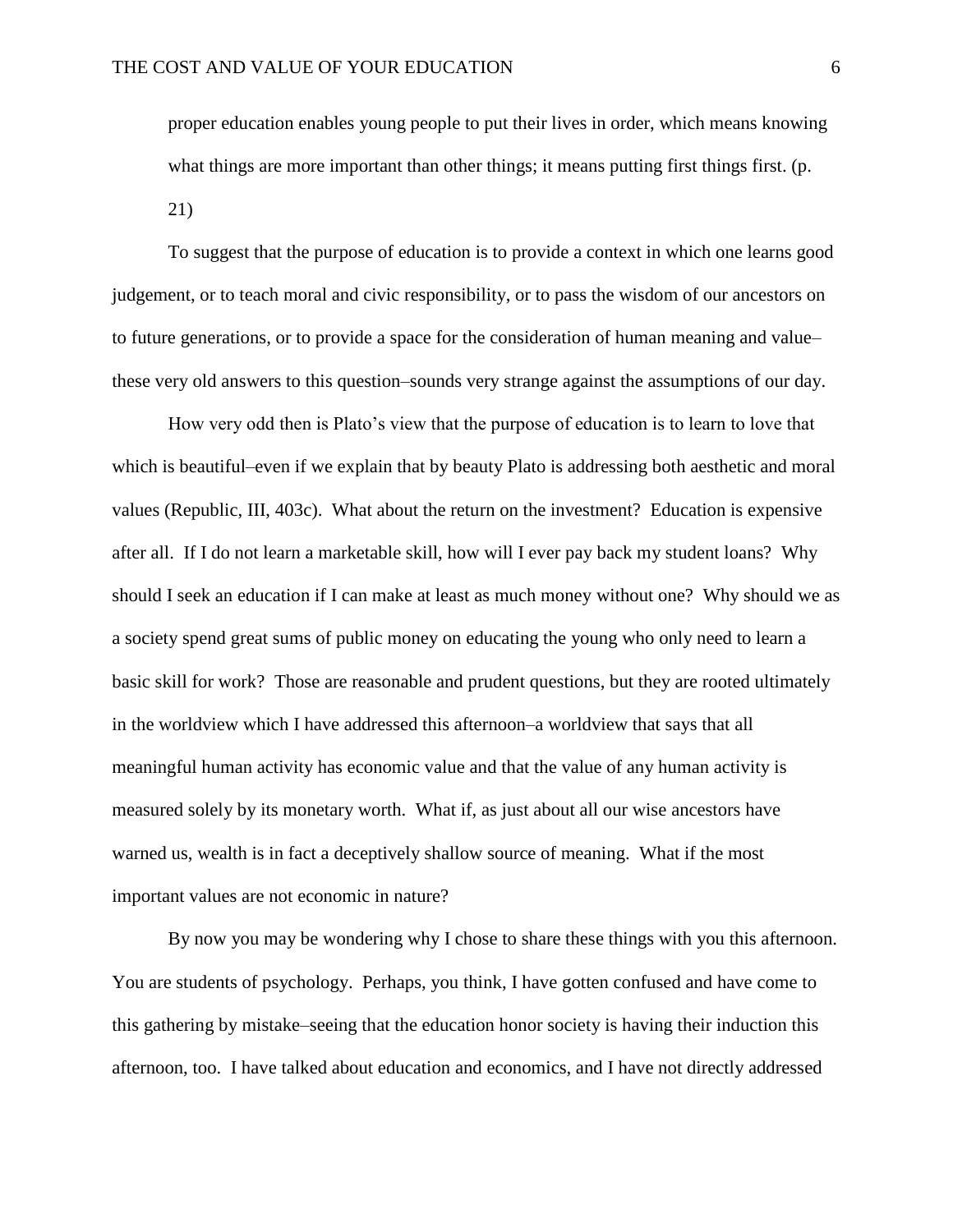minds and human behavior or the all-important relationship between philosophy and psychology. Or haven't I? While it is true that the study of psychology has its roots in philosophy, it is also the case that philosophy has never truly given up on that most psychological concern: the care of the soul. What does it mean to be a human being? What is happiness? Does life have a purpose? Does *my* life have a purpose? How do I live a meaningful and purposeful life? The kind of worldview I have described this afternoon suppresses reflection about such questions, but they are fundamental human questions. Many adults who have appropriated uncritically the answer that they are primarily producers and consumers will most likely face life crises in which they will discover the limits of these definitions. I wonder how many psychological turning points are rooted in the questions: Who am I and Why Am I Here? I have a strong sense that those of you who will become counselors or therapists truly need to be cognizant of the context in which such questions arise. I make no claim about my ability to predict the future, but I will say that if or when our society experiences another major financial meltdown, philosophers, psychologists, ministers, poets, and artists alike will be needed to help people once again make sense of the world and their lives. And it might be the case that those of you who hope to work on the research side of the field can consider ways in which you might be able to experimentally demonstrate the weakness of such a feeble view of human purpose as the basis of a life of human flourishing. Does the data show what our elders have told us to be true? I would be willing to risk that it does! Greed is both sinful and psychologically unhealthy.

Second, as fellow citizens, we share a common responsibility for the well-being of our society. You have demonstrated by your diligence with your studies some measure of your potential as a leader beyond your graduation. As professionals in your field, as parents, teachers, and ministers, you will have the opportunity to shape in large and small ways some aspects of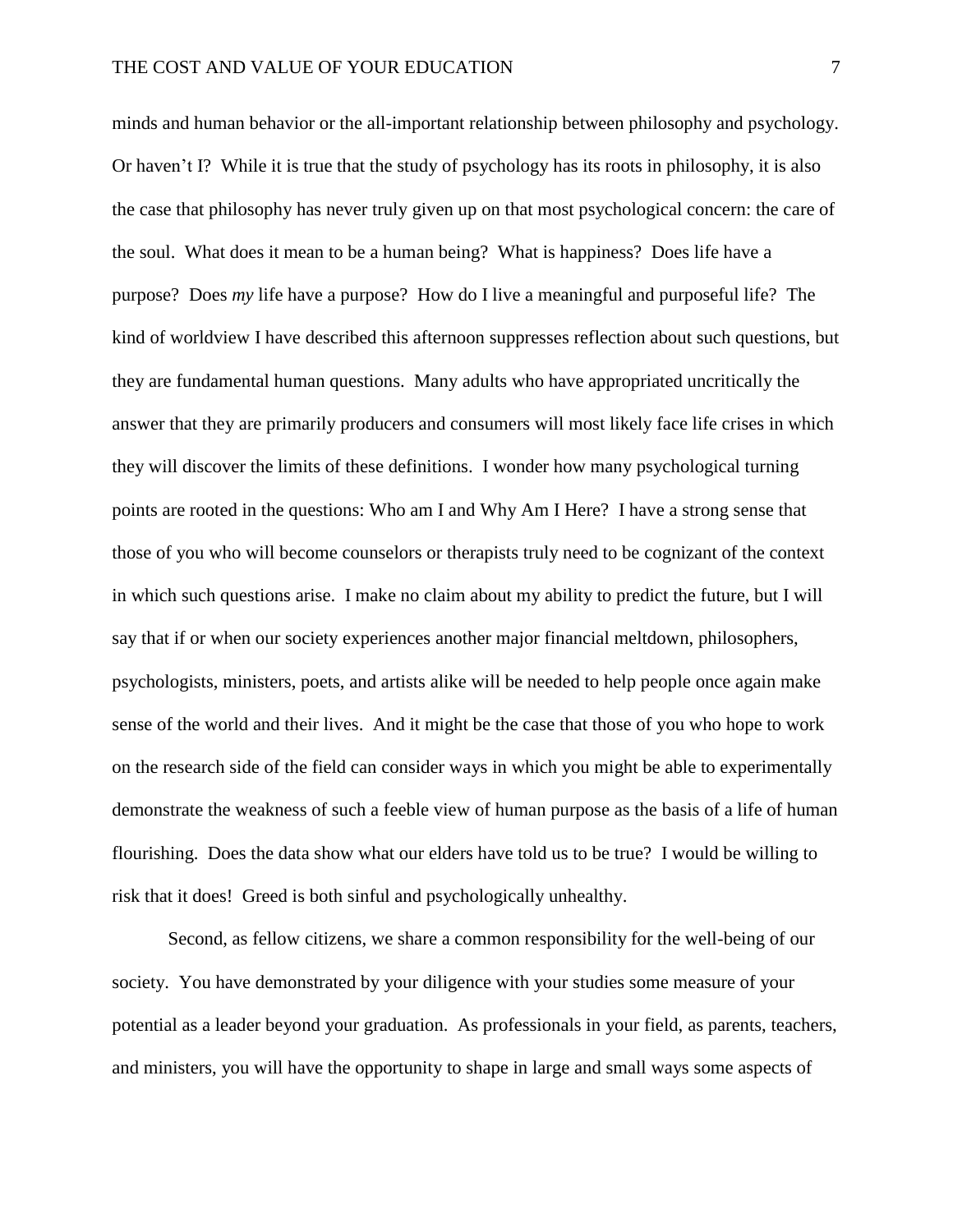our society. Each of you has hopefully benefited here at Gardner-Webb from an education that has stressed that human purpose cannot be reduced to earning potential. How different is the life of one who has different priorities, who prays with the psalmist: "One thing I asked of the Lord, that will I seek after: to live in the house of the Lord all the days of my life, to behold the beauty of the Lord, and to inquire in his temple" (Ps 27:4 NRSV).

Our University's motto, *Pro Deo et Humanitate*, as a summary of the Greatest Commandment of Jesus, reflects the Christian ideal and sensibility that human purposes are larger than economic success. Because none of us knows what the future might hold, the faculty has aimed to invest in you the wisdom of our ancestors that we pray will serve you well as you confront the challenges of your own day. In the midst of an age of great change, hopefully, we have pointed you toward that which is Eternal and Unchanging–that which alone is worthy of your absolute allegiance and commitment. I challenge you today to pay forward the investment we have made in you. Before long, you will be the elders, and it will be up to you to pass on the wisdom that you have borrowed from the past.